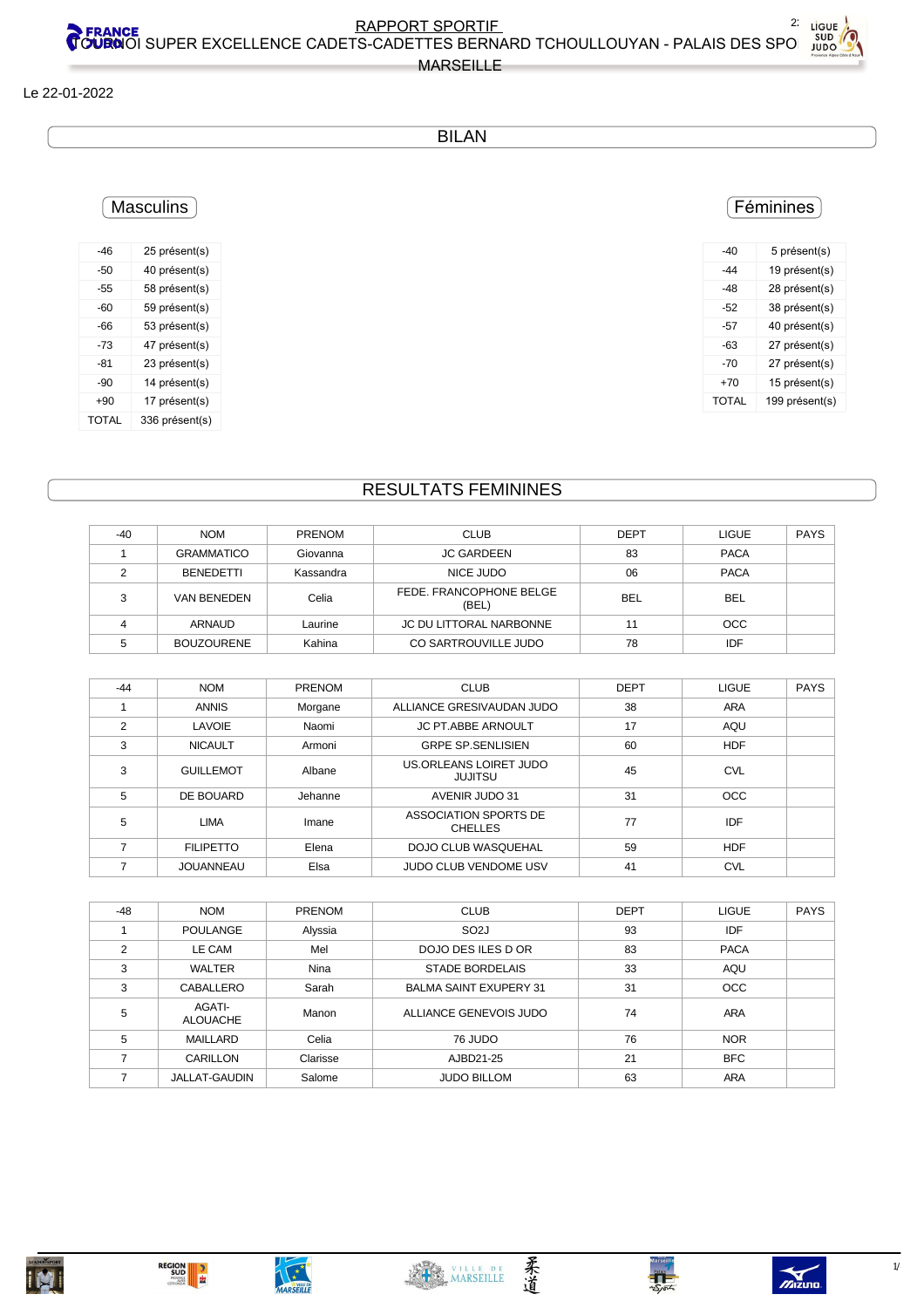# RAPPORT SPORTIF FRANCE 22 LIGUE



| <b>MARSEILLE</b> |  |
|------------------|--|
|                  |  |

| $-52$ | <b>NOM</b>     | <b>PRENOM</b> | <b>CLUB</b>                   | <b>DEPT</b> | <b>LIGUE</b> | <b>PAYS</b> |
|-------|----------------|---------------|-------------------------------|-------------|--------------|-------------|
|       | <b>WALLON</b>  | Faustine      | <b>BALMA SAINT EXUPERY 31</b> | 31          | <b>OCC</b>   |             |
| 2     | COUDRET        | Mathilde      | SHIN DOJO HERBLINOIS          | 44          | <b>PDL</b>   |             |
| 3     | <b>MARQUES</b> | Alicia        | <b>JUDO CLUB ORTHEZIEN</b>    | 64          | AQU          |             |
| 3     | <b>COMEYNE</b> | Manon         | <b>JUDO CLUB SEMUSSACAIS</b>  | 17          | AQU          |             |
| 5     | PILLOT         | Emma          | <b>CSM CLAMART</b>            | 92          | IDF          |             |
| 5     | <b>VISMARA</b> | Alice         | ASD JUDO BERGAMO (ITA)        | <b>ITA</b>  | <b>ITA</b>   |             |
|       | MELLOUANI      | Meriem        | VAUCLUSE JUDO GRAND AVIGNON   | 84          | <b>PACA</b>  |             |
|       | PERRA          | Arianna       | CERACCHINI GAGLIARI (ITA)     | <b>ITA</b>  | <b>ITA</b>   |             |

| $-57$         | <b>NOM</b>      | <b>PRENOM</b> | <b>CLUB</b>                   | <b>DEPT</b> | <b>LIGUE</b> | PAYS |
|---------------|-----------------|---------------|-------------------------------|-------------|--------------|------|
|               | <b>VILLA</b>    | Manon         | <b>BALMA SAINT EXUPERY 31</b> | 31          | <b>OCC</b>   |      |
| $\mathcal{D}$ | <b>BONNAMY</b>  | Lena          | <b>DOJO ROMANAIS</b>          | DA          | <b>ARA</b>   |      |
| 3             | <b>BONITO</b>   | Carla         | G.H.B.C. JUDO                 | 13          | <b>PACA</b>  |      |
| 3             | <b>FACHATE</b>  | Lina          | <b>DOJO NANTAIS</b>           | 44          | PDL          |      |
| 5             | <b>BRISTEAU</b> | Angeline      | AJ54                          | 54          | GRE          |      |
| 5             | <b>NICOLAS</b>  | lelena        | AJBD21-25                     | 21          | <b>BFC</b>   |      |
|               | <b>ASTIER</b>   | Ema           | <b>RED STAR CHAMPIGNY</b>     | 94          | IDF          |      |
|               | <b>IDDIR</b>    | Feroudia      | CO SARTROUVILLE JUDO          | 78          | IDF          |      |

| $-63$          | <b>NOM</b>     | PRENOM  | <b>CLUB</b>                             | <b>DEPT</b> | <b>LIGUE</b> | <b>PAYS</b> |
|----------------|----------------|---------|-----------------------------------------|-------------|--------------|-------------|
|                | <b>BOURSAS</b> | Doria   | A.M ASNIERES                            | 92          | IDF          |             |
| $\mathfrak{p}$ | <b>MARINE</b>  | Shineys | ASSOCIATION SPORTS DE<br><b>CHELLES</b> | 77          | <b>IDF</b>   |             |
| 3              | <b>OUFOUE</b>  | Lalie   | J.C. CALAISIEN                          | 62          | <b>HDF</b>   |             |
| 3              | <b>CABARET</b> | Naomi   | AJBD21-25                               | 21          | <b>BFC</b>   |             |
| 5              | LE ROUX        | Eloise  | YZEURE JUDO                             | 03          | ARA          |             |
| 5              | <b>ZUCCA</b>   | Doriane | <b>JUDO OUEST GRAND LYON</b>            | 69          | ARA          |             |
|                | <b>MAUDET</b>  | Marie   | DOJOS AGGLO DU NIORTAIS                 | 79          | AQU          |             |
|                | <b>IBOUROI</b> | Rakhima | <b>JUDO CLUB DIJONNAIS</b>              | 21          | <b>BFC</b>   |             |

| -70            | <b>NOM</b>                | PRENOM          | <b>CLUB</b>                    | <b>DEPT</b> | <b>LIGUE</b> | <b>PAYS</b> |
|----------------|---------------------------|-----------------|--------------------------------|-------------|--------------|-------------|
|                | ONDEI                     | Serena          | ASD JUDO BERGAMO (ITA)         | <b>ITA</b>  | <b>ITA</b>   |             |
| $\mathfrak{p}$ | <b>MAZZARINO</b>          | Lila            | FLAM 91                        | 91          | IDF          |             |
| 3              | <b>DEPRI</b>              | Ilona           | STE GENEVIEVE SPORTS           | 91          | <b>IDF</b>   |             |
| 3              | DARBES TAKAM              | Sandra Teophila | <b>DOJOS AGGLO DU NIORTAIS</b> | 79          | AQU          |             |
| 5              | <b>PAIN</b>               | Maeva           | <b>JUDO CLUB RESSONTOIS</b>    | 60          | <b>HDF</b>   |             |
| 5              | NEBOUT-<br><b>GONSARD</b> | Anais           | <b>EAM VARENNES S ALLIER</b>   | 03          | <b>ARA</b>   |             |
|                | <b>TCHUMAMO</b>           | Emeraude        | <b>BUDOKAN DEUIL</b>           | 95          | IDF          |             |
|                | <b>CUREAU</b>             | Candice         | <b>AVANT GARDE CAEN</b>        | 14          | <b>NOR</b>   |             |

| $+70$          | <b>NOM</b>                      | <b>PRENOM</b>       | <b>CLUB</b>                    | <b>DEPT</b> | <b>LIGUE</b> | <b>PAYS</b> |
|----------------|---------------------------------|---------------------|--------------------------------|-------------|--------------|-------------|
|                | <b>MIENANDI</b><br>LALOU        | <b>Grace Esther</b> | <b>JC VILLEPINTE</b>           | 93          | IDF          |             |
| $\mathfrak{p}$ | <b>CANCAN</b>                   | Celia               | <b>JUDO 83 TOULON</b>          | 83          | <b>PACA</b>  |             |
| 3              | MINKADA-<br>CAQUINEAU           | Leonie              | <b>DOJOS AGGLO DU NIORTAIS</b> | 79          | AQU          |             |
| 3              | <b>DEBUIRE</b>                  | Calypso             | <b>VENDEE JUDO</b>             | 85          | <b>PDL</b>   |             |
| 5              | <b>BABA BOURA</b>               | Oceane              | <b>JUDO CLUB TOURAINE</b>      | 37          | <b>CVL</b>   |             |
| 5              | <b>SMAINE</b>                   | Lylia               | ALLIANCE CLUB JUDO 69          | 69          | <b>ARA</b>   |             |
|                | <b>KAMGA</b><br><b>NGANGOUM</b> | <b>Yvana Trecy</b>  | FLAM 91                        | 91          | IDF          |             |
|                | <b>LASSALLE</b>                 | Ninon               | J.C.QUATZENHEIM                | 67          | <b>GRE</b>   |             |

**i M** 



柔道

**RESULTATS MASCULINS** 



Palais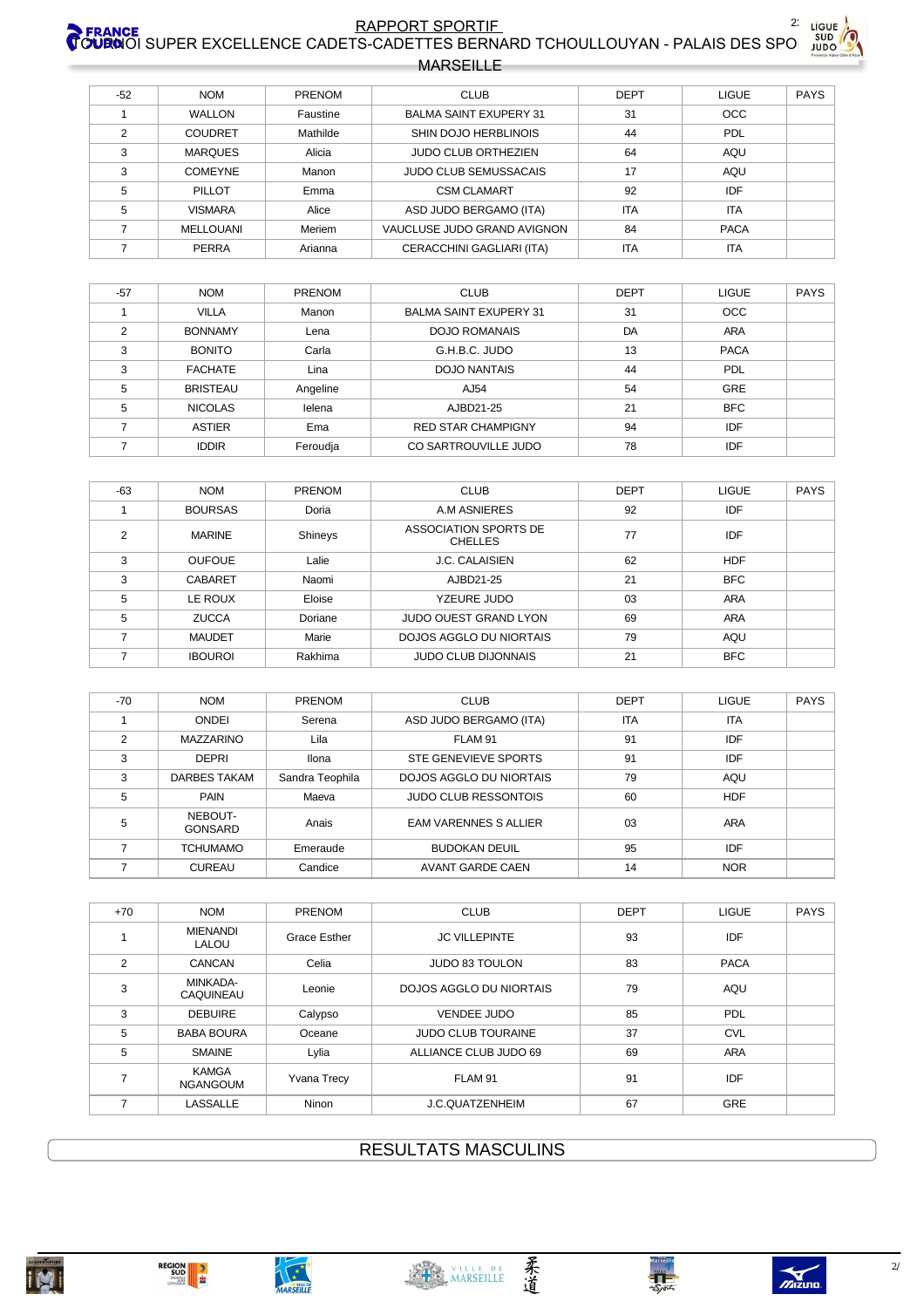## RAPPORT SPORTIE<br>COURNOI SUPER EXCELLENCE CADETS-CADETTES BERNARD TCHOULLOUYAN - PALAIS DES SPO **MARSEILLE**



| $-46$ | <b>NOM</b>       | PRENOM  | <b>CLUB</b>                             | <b>DEPT</b> | LIGUE       | <b>PAYS</b> |
|-------|------------------|---------|-----------------------------------------|-------------|-------------|-------------|
|       | OZMANYAN         | Johnny  | ASSOCIATION SPORTS DE<br><b>CHELLES</b> | 77          | <b>IDF</b>  |             |
| 2     | <b>TAYSSE</b>    | Natan   | <b>JC SUZERAIN</b>                      | 72          | <b>PDL</b>  |             |
| 3     | <b>CHATTI</b>    | Amza    | OLYMPIC JUDO NICE                       | 06          | <b>PACA</b> |             |
| 3     | <b>PONCET</b>    | Antonin | AJBD21-25                               | 21          | <b>BFC</b>  |             |
| 5     | SEGURA--RIERA    | Diego   | ASV JUDO CLUB MARINES                   | 95          | IDF         |             |
| 5     | <b>VANTROYEN</b> | Enzo    | <b>DOJO CLUB WASQUEHAL</b>              | 59          | <b>HDF</b>  |             |
| ⇁     | <b>MICHAUX</b>   | Erwan   | ASSOCIATION SPORTS DE<br><b>CHELLES</b> | 77          | IDF         |             |
|       | <b>ICHANE</b>    | Leny    | <b>JUDO CLUB SORBIER</b>                | 75          | IDF         |             |

| $-50$ | <b>NOM</b>                       | <b>PRENOM</b> | <b>CLUB</b>                 | <b>DEPT</b> | <b>LIGUE</b> | <b>PAYS</b> |
|-------|----------------------------------|---------------|-----------------------------|-------------|--------------|-------------|
|       | <b>KPADONOU</b>                  | Elyas         | STE GENEVIEVE SPORTS        | 91          | IDF          |             |
| 2     | <b>MOTOLY</b><br><b>BONGAMBE</b> | Yahn          | ANILLE BRAYE JUDO ST CALAIS | 72          | PDL          |             |
| 3     | <b>MIVOVAN</b>                   | Adrian        | A.M ASNIERES                | 92          | IDF          |             |
| 3     | <b>TALON</b>                     | Tiago         | DOJO SUD DEUX SEVRES        | 79          | AQU          |             |
| 5     | <b>GUETTARI</b>                  | Kais          | VAUCLUSE JUDO GRAND AVIGNON | 84          | <b>PACA</b>  |             |
| 5     | <b>SOETE</b>                     | Valere        | BAYEUX BESSIN JUDO          | 14          | <b>NOR</b>   |             |
|       | EL RHABA                         | Ziyad         | <b>JC MOISSY CRAMAYEL</b>   | 77          | IDF          |             |
|       | ABOUALLALA                       | Qassim        | <b>JC LA MOTTE SERVOLEX</b> | 73          | <b>ARA</b>   |             |

| $-55$ | <b>NOM</b>        | <b>PRENOM</b> | <b>CLUB</b>                 | <b>DEPT</b> | <b>LIGUE</b> | <b>PAYS</b> |
|-------|-------------------|---------------|-----------------------------|-------------|--------------|-------------|
|       | <b>DIJOL</b>      | Zacharie      | <b>JUDO ATLANTIC CLUB</b>   | 44          | <b>PDL</b>   |             |
| ∩     | MARTEAU           | Quentin       | <b>BLOIS JUDO</b>           | 41          | <b>CVL</b>   |             |
| 3     | SYNOLD            | Raphael       | ARTS MARTIAUX ST GRATIEN    | 95          | IDF          |             |
| 3     | <b>MARITORENA</b> | Estebann      | C CHARTRES JUDO             | 28          | <b>CVL</b>   |             |
| 5     | <b>ROBULET</b>    | Dimitrii      | VAUCLUSE JUDO GRAND AVIGNON | 84          | <b>PACA</b>  |             |
| 5     | <b>DOS SANTOS</b> | Mathias       | <b>JSC MUSSIPONTAIN</b>     | 54          | <b>GRE</b>   |             |
|       | <b>ARNAUD</b>     | Dorian        | JC DU LITTORAL NARBONNE     | 11          | <b>OCC</b>   |             |
|       | <b>BOURDONCLE</b> | Arthur        | JUDO RODEZ AVEYRON          | 12          | <b>OCC</b>   |             |

| $-60$ | <b>NOM</b>         | <b>PRENOM</b> | <b>CLUB</b>                             | <b>DEPT</b> | LIGUE       | <b>PAYS</b> |
|-------|--------------------|---------------|-----------------------------------------|-------------|-------------|-------------|
|       | <b>RAY</b>         | Kelvin        | ASSOCIATION JUDO LOIRE                  | 42          | <b>ARA</b>  |             |
| C     | <b>LOUETTE</b>     | Syuma         | UNION SPORTIVE CENON                    | 33          | AQU         |             |
| 3     | <b>BOULEMTAFES</b> | Dayyan        | STADE OLYMP GIVORS                      | 69          | <b>ARA</b>  |             |
| 3     | JEAN               | Peter         | <b>BUDOKAN DEUIL</b>                    | 95          | IDF         |             |
| 5     | <b>GBINGBEHI</b>   | Johan         | ASSOCIATION SPORTS DE<br><b>CHELLES</b> | 77          | IDF         |             |
| 5     | <b>DEGHNOUCHE</b>  | Ibrahim       | <b>JC CHILLY MAZARIN MORANGIS</b>       | 91          | IDF         |             |
|       | <b>ISSMAILOV</b>   | Emir          | OLYMPIC JUDO NICE                       | 06          | <b>PACA</b> |             |
|       | <b>MOHEDANO</b>    | Axel          | <b>JUDO CLUB BANYULS</b>                | 66          | <b>OCC</b>  |             |

| $-66$ | <b>NOM</b>       | <b>PRENOM</b> | <b>CLUB</b>                              | <b>DEPT</b> | <b>LIGUE</b> | <b>PAYS</b> |
|-------|------------------|---------------|------------------------------------------|-------------|--------------|-------------|
|       | RENARD           | Alexis        | 76 JUDO                                  | 76          | <b>NOR</b>   |             |
| 2     | <b>CADIGNAN</b>  | Nathan        | A.M ASNIERES                             | 92          | IDF          |             |
| 3     | ZOBA CASI        | Desir         | <b>J.C.MONTIGNY LES CORMEILLES</b>       | 95          | <b>IDF</b>   |             |
| 3     | <b>CHABON</b>    | Marin         | US.ORLEANS LOIRET JUDO<br><b>JUJITSU</b> | 45          | <b>CVL</b>   |             |
| 5     | <b>MUTEBA</b>    | Leon          | FLAM 91                                  | 91          | <b>IDF</b>   |             |
| 5     | <b>PORTRON</b>   | <b>Mathis</b> | DOJO SUD DEUX SEVRES                     | 79          | AQU          |             |
|       | <b>DJOUNAGOV</b> | Rakhim        | OLYMPIC JUDO NICE                        | 06          | <b>PACA</b>  |             |
|       | <b>GALLONDE</b>  | Gillian       | A.M. DU PAYS DE LA MOSSIG                | 67          | <b>GRE</b>   |             |





柔道



 $\frac{1}{5}$